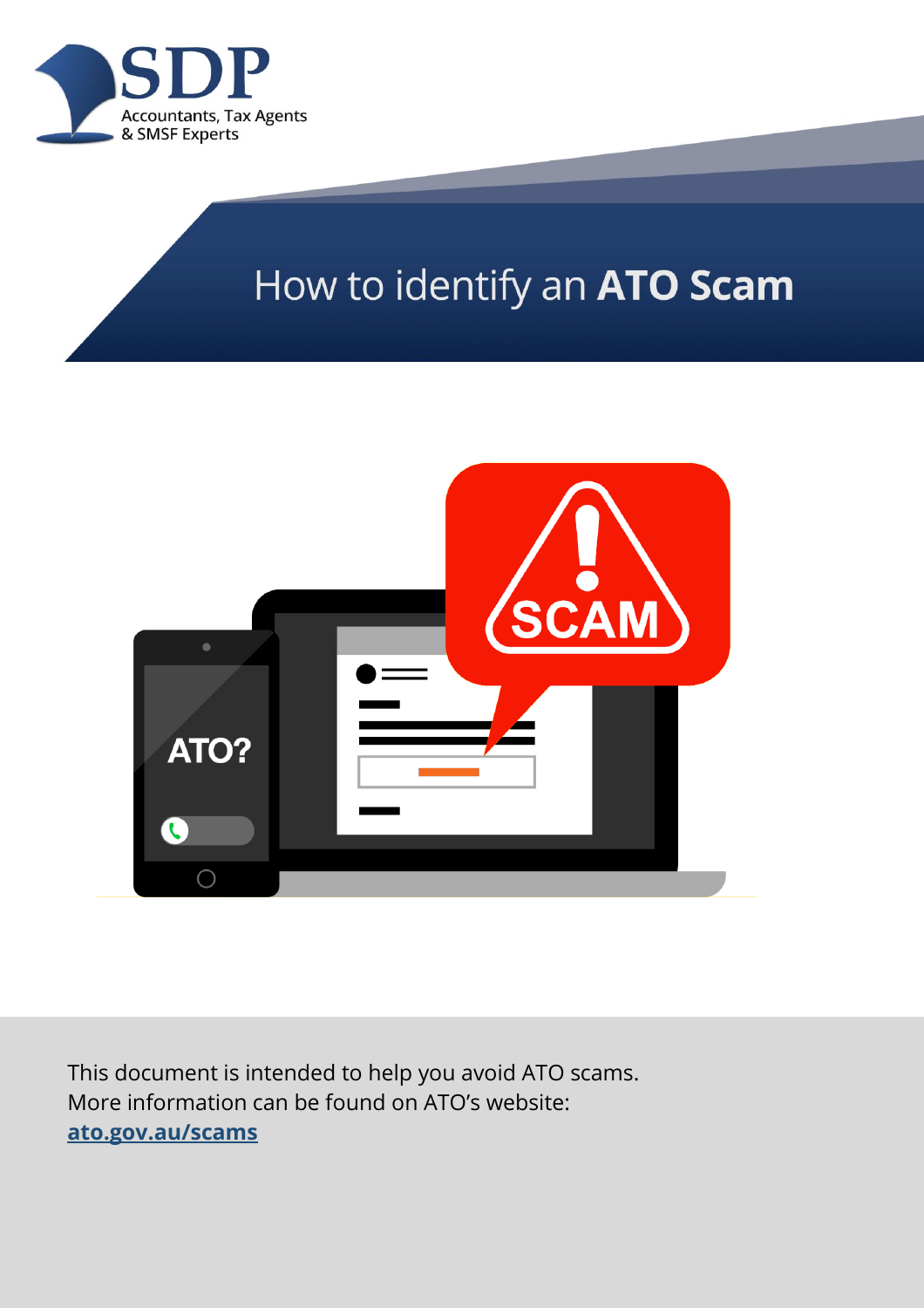

## WHAT IS A SCAM?

A scam is a trick to get you to:

- pay money, or
- disclose information about yourself that helps scammers pretend to be you.

A scammer is someone who lies and tries to scam people. They might say they work at the ATO or other institutions in order to carry out their scam.

You should only give your personal information about yourself, like your tax file number and bank details, to people you can trust.

#### WHAT DO SCAMMERS DO?



A scammer can contact you by

- phone
- email
- text message



A scammer might ask for

- information about you
- your bank account or credit card number
- money



A scammer might say you will get a payment from the ATO, like a

- refund or bonus on your tax return
- JobKeeper payment
- Super payment



Be careful, it might be a scam.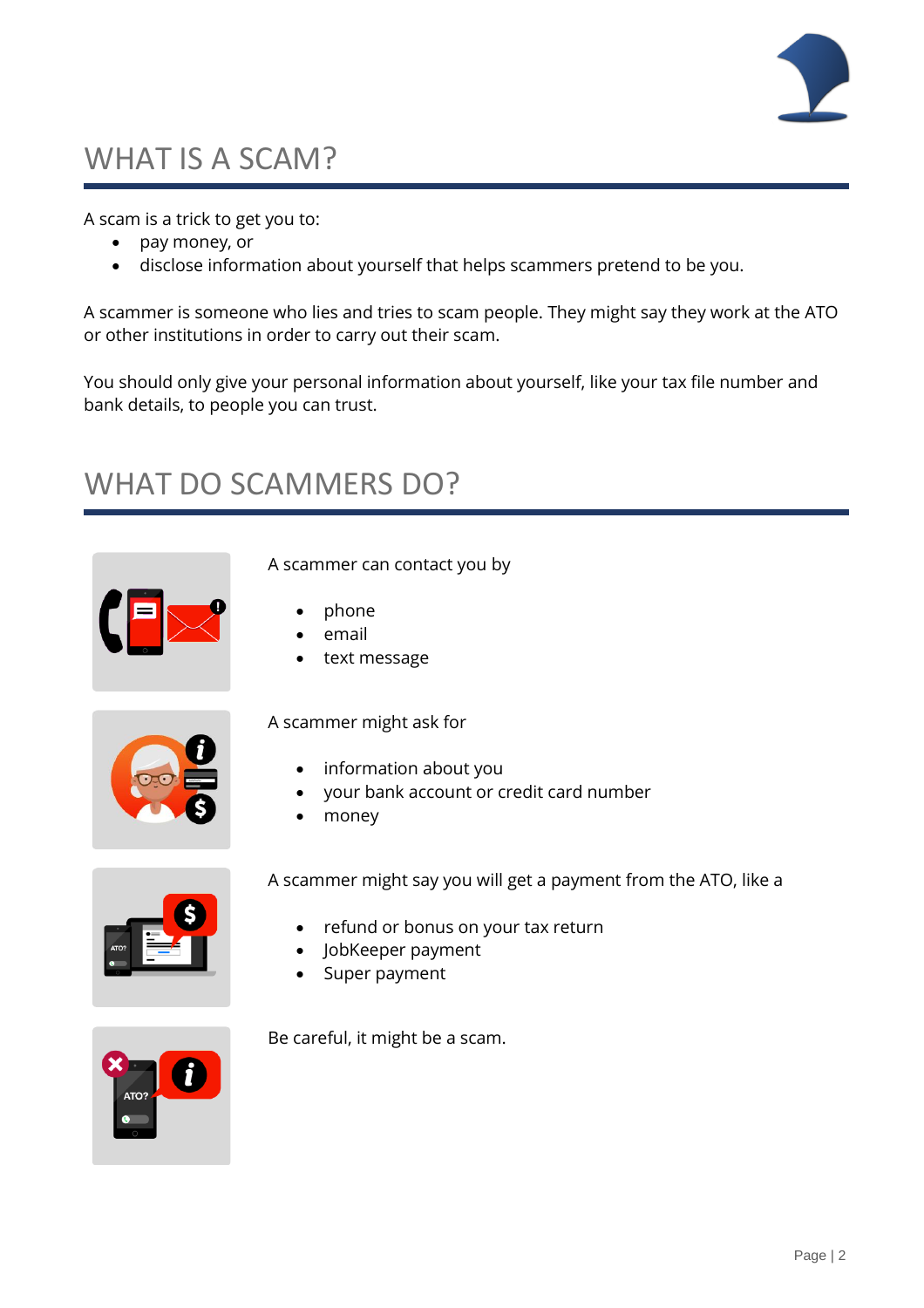

## THINGS THAT ATO WILL NEVER DO



send you an email or text message asking you to send us your information by email or text message



send you an email or text message with a link to log into online services



send a pre-recorded message saying the police are coming to arrest you or demanding urgent payment of money



- ask for payment by
	- ─ bank transfers to a bank that is not the Reserve Bank of Australia
	- ─ overseas wire transfers
	- ─ iTunes or Google Play cards
	- ─ cardless cash transfers
	- ─ cryptocurrency like Bitcoin.

#### WHAT A SCAMMER MIGHT DO

A scammer might:

- tell you to send information about yourself by email or text message
- ask you to click on a link in an email or text message to log on to online services
- say the police are coming to arrest you.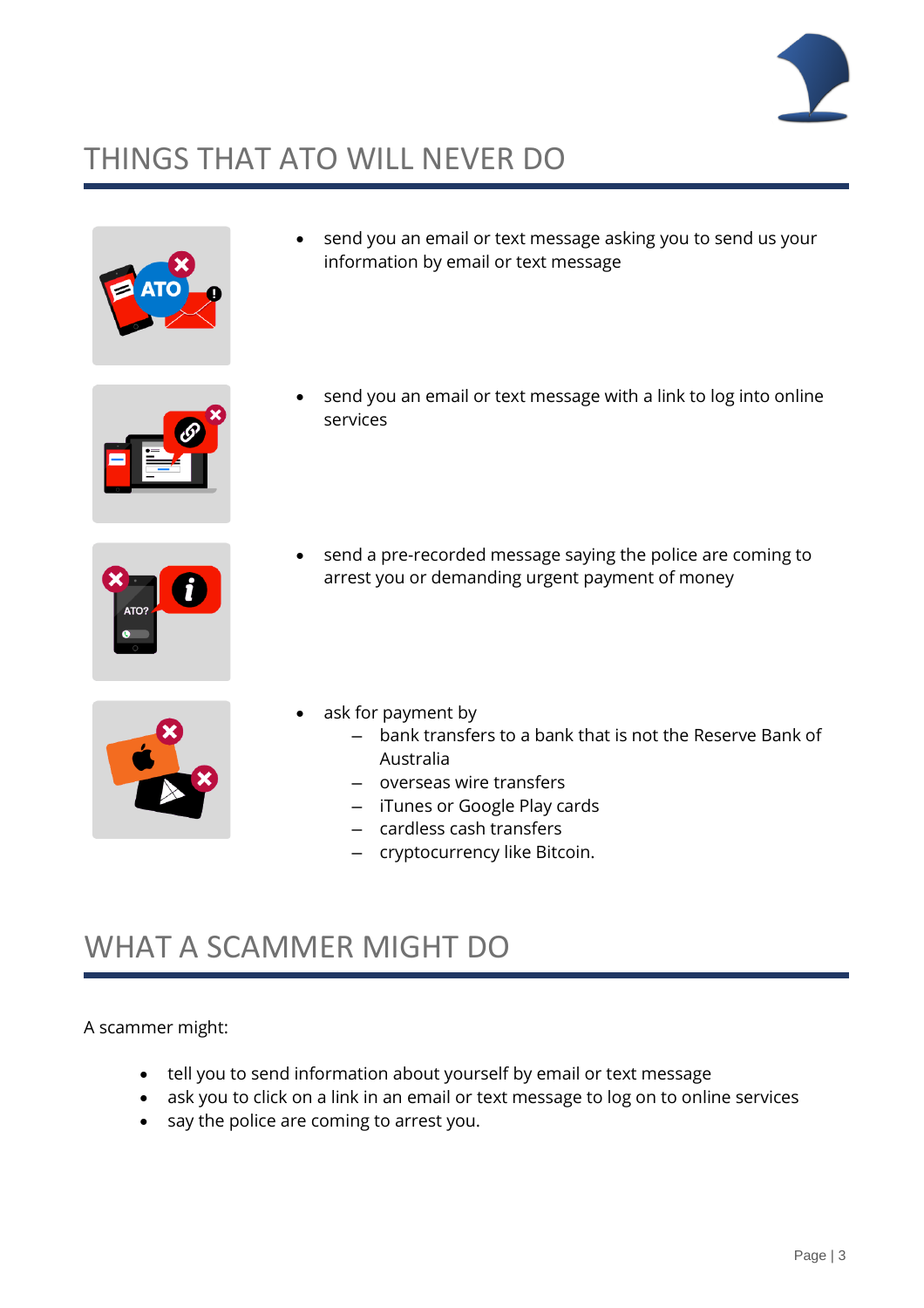

## WHAT YOU SHOULD DO



#### **If you get a phone call:**

- hang up on any one who says they are from the ATO and threatens to arrest you
- delete all pre-recorded messages saying they are from the ATO. Do not phone them back.



#### **If you get an email or text message:**

- think carefully before responding to any email or text message from the ATO
- ask someone you trust if it looks real or phone us on 1800 008 540 to check
- don't click on any links asking you to log on to an online service with your user name and password
- check **[ato.gov.au/scams](https://ato.gov.au/scams)**